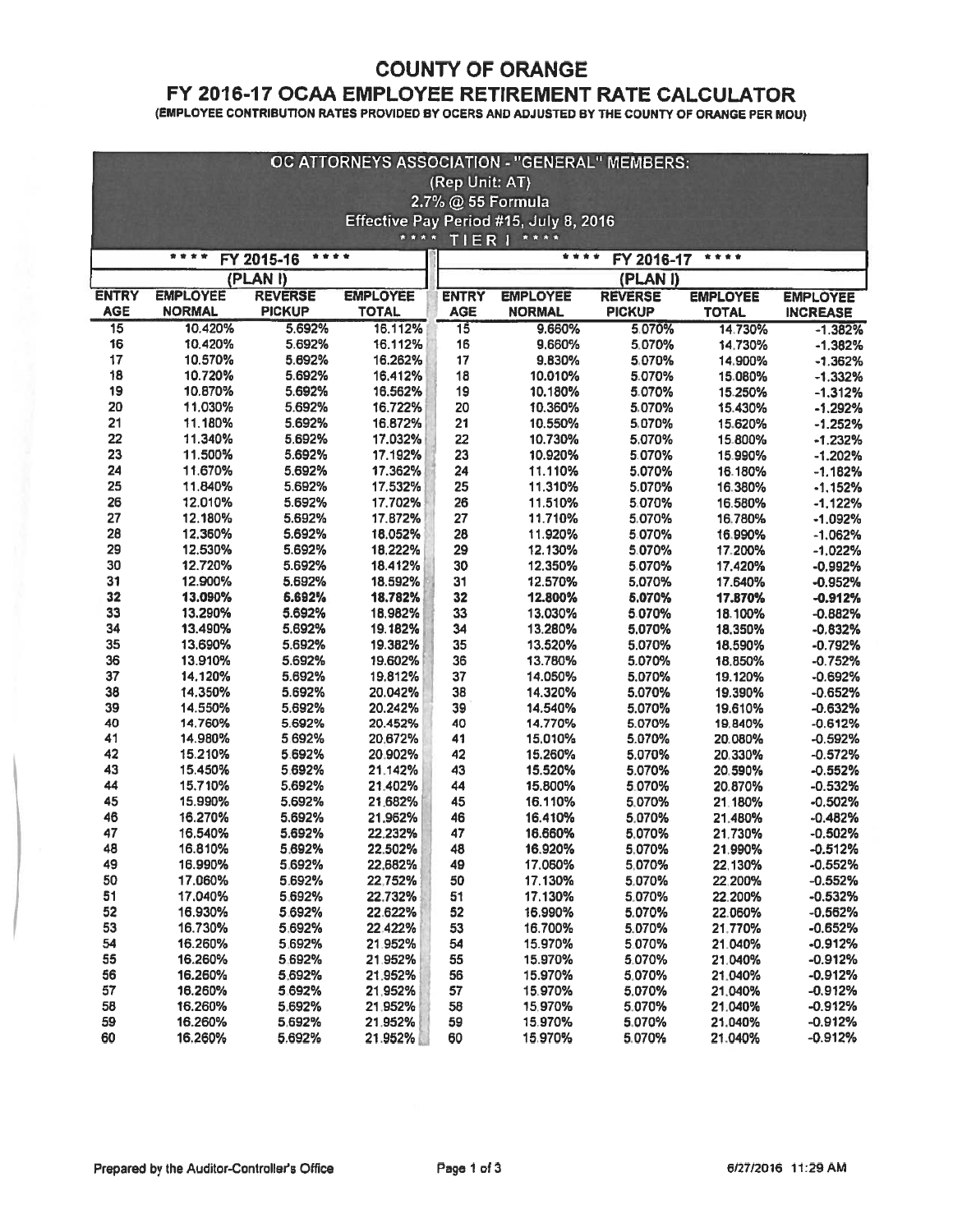## COUNTY OF ORANGE

### FY 2016-17 OCAA EMPLOYEE RETIREMENT RATE CALCULATOR

(EMPLOYEE CONTRIBUTION RATES PROVIDED BY OCERS AND ADJUSTED BY THE COUNTY OF ORANGE PER MOU)

| OC ATTORNEYS ASSOCIATION - "GENERAL" MEMBERS:        |                    |                  |                    |                 |                    |                  |                    |                        |  |  |
|------------------------------------------------------|--------------------|------------------|--------------------|-----------------|--------------------|------------------|--------------------|------------------------|--|--|
| (Rep Unit: AT)                                       |                    |                  |                    |                 |                    |                  |                    |                        |  |  |
| 2.7% @ 55 Formula                                    |                    |                  |                    |                 |                    |                  |                    |                        |  |  |
| Effective Pay Period #15, July 8, 2016               |                    |                  |                    |                 |                    |                  |                    |                        |  |  |
| * * * *<br>* * * *<br>TIERI                          |                    |                  |                    |                 |                    |                  |                    |                        |  |  |
| ****<br>* * * *<br>FY 2016-17<br>* * *<br>FY 2015-16 |                    |                  |                    |                 |                    |                  |                    |                        |  |  |
| (PLAN J)<br>(PLAN J)                                 |                    |                  |                    |                 |                    |                  |                    |                        |  |  |
| <b>ENTRY</b>                                         | <b>EMPLOYEE</b>    | <b>REVERSE</b>   | <b>EMPLOYEE</b>    | <b>ENTRY</b>    | <b>EMPLOYEE</b>    | <b>REVERSE</b>   | <b>EMPLOYEE</b>    | <b>EMPLOYEE</b>        |  |  |
| <b>AGE</b>                                           | <b>NORMAL</b>      | <b>PICKUP</b>    | <b>TOTAL</b>       | <b>AGE</b>      | <b>NORMAL</b>      | <b>PICKUP</b>    | <b>TOTAL</b>       | <b>INCREASE</b>        |  |  |
| $\overline{15}$                                      | 9.950%             | 5.692%           | 15.642%            | $\overline{15}$ | 9.210%             | 5,070%           | 14.280%            | $-1.362%$              |  |  |
| 16                                                   | 9.950%             | 5.692%           | 15.642%            | 16              | 9.210%             | 5.070%           | 14.280%            | $-1.362%$              |  |  |
| 17                                                   | 10.090%            | 5.692%           | 15.782%            | 17              | 9.370%             | 5.070%           | 14.440%            | $-1.342%$              |  |  |
| 18                                                   | 10.240%            | 5.692%           | 15.932%            | 18              | 9.530%             | 5.070%           | 14.600%            | $-1.332%$              |  |  |
| 19                                                   | 10.390%            | 5.692%           | 16.082%            | 19              | 9.700%             | 5.070%           | 14.770%            | $-1.312%$              |  |  |
| 20                                                   | 10.530%            | 5.692%           | 16.222%            | 20              | 9.870%             | 5.070%           | 14.940%            | $-1.282%$              |  |  |
| 21                                                   | 10.680%            | 5.692%           | 16.372%            | 21              | 10.040%            | 5.070%           | 15.110%            | $-1.262%$              |  |  |
| 22                                                   | 10.840%            | 5.692%           | 16.532%            | 22              | 10.220%            | 5.070%           | 15.290%            | $-1.242%$              |  |  |
| 23                                                   | 10.990%            | 5.692%           | 16.682%            | 23              | 10.400%            | 5.070%           | 15.470%            | $-1.212%$              |  |  |
| 24                                                   | 11.150%            | 5.692%           | 16.842%            | 24              | 10.580%            | 5.070%           | 15.650%            | $-1.192%$              |  |  |
| 25                                                   | 11:310%            | 5.692%           | 17.002%            | 25              | 10.770%            | 5.070%           | 15.840%            | $-1.162%$              |  |  |
| 26                                                   | 11.470%            | 5.692%           | 17.162%            | 26              | 10.960%            | 5,070%           | 16.030%            | $-1.132%$              |  |  |
| 27                                                   | 11.640%            | 5.692%           | 17.332%            | 27              | 11.150%            | 5.070%           | 16.220%            | $-1.112%$              |  |  |
| 28                                                   | 11:800%            | 5.692%           | 17.492%            | 28              | 11.350%            | 5.070%           | 16.420%            | $-1.072%$              |  |  |
| 29                                                   | 11.970%            | 5.692%           | 17.662%            | 29              | 11.550%            | 5.070%           | 16.620%            | $-1.042%$              |  |  |
| 30                                                   | 12.150%            | 5.692%           | 17.842%            | 30              | 11.750%            | 5.070%           | 16,820%            | $-1.022%$              |  |  |
| 31                                                   | 12,330%            | 5.692%           | 18.022%            | 31              | 11.970%            | 5,070%           | 17.040%            | $-0.982%$<br>$-0.962%$ |  |  |
| 32                                                   | 12.510%            | 5.692%           | 18.202%            | 32<br>33        | 12.180%<br>12.400% | 6.070%<br>5.070% | 17.250%<br>17:470% | $-0.922%$              |  |  |
| 33                                                   | 12.700%            | 5.692%           | 18.392%<br>18.582% | 34              | 12.630%            | 5.070%           | 17.700%            | $-0.682%$              |  |  |
| 34                                                   | 12.890%<br>13.080% | 5.692%<br>5.692% | 18.772%            | 35              | 12.860%            | 5.070%           | 17.930%            | $-0.842%$              |  |  |
| 35<br>36                                             | 13.280%            | 5.692%           | 18.972%            | 36              | 13.110%            | 5.070%           | 18.180%            | $-0.792%$              |  |  |
| 37                                                   | 13.480%            | 5.692%           | 19.172%            | 37              | 13.340%            | 5.070%           | 18.410%            | $-0.762%$              |  |  |
| 38                                                   | 13.680%            | 5.692%           | 19.372%            | 38              | 13.560%            | 5.070%           | 18.630%            | $-0.742%$              |  |  |
| 39                                                   | 13.870%            | 5.692%           | 19.562%            | 39              | 13.760%            | 5.070%           | 18.830%            | $-0.732%$              |  |  |
| 40                                                   | 14.070%            | 5.692%           | 19.762%            | 40              | 13.970%            | 5.070%           | 19.040%            | $-0.722%$              |  |  |
| 41                                                   | 14.280%            | 5.692%           | 19.972%            | 41              | 14.190%            | 5.070%           | 19.260%            | $-0.712%$              |  |  |
| 42                                                   | 14.490%            | 5.692%           | 20.182%            | 42              | 14.430%            | 5.070%           | 19.500%            | $-0.682%$              |  |  |
| 43                                                   | 14.730%            | 5.692%           | 20.422%            | 43              | 14.670%            | 5.070%           | 19.740%            | $-0.682%$              |  |  |
| 44                                                   | 14.960%            | 5.692%           | 20.652%            | 44              | 14.920%            | 5.070%           | 19.990%            | $-0.662%$              |  |  |
| 45                                                   | 15.200%            | 5.692%           | 20.892%            | 45              | 15.150%            | 5.070%           | 20.220%            | $-0.672%$              |  |  |
| 46                                                   | 15.420%            | 5.692%           | 21.112%            | 46              | 15.360%            | 5.070%           | 20.430%            | $-0.682%$              |  |  |
| 47                                                   | 15.610%            | 5.692%           | 21.302%            | 47              | 15.520%            | 5.070%           | 20.590%            | $-0.712%$              |  |  |
| 48                                                   | 15.730%            | 5.692%           | 21.422%            | 48              | 15.620%            | 5.070%           | 20.690%            | $-0.732%$              |  |  |
| 49                                                   | 15.750%            | 5.692%           | 21.442%            | 49              | 15.630%            | 5.070%           | 20.700%            | $-0.742%$              |  |  |
| 50                                                   | 15.680%            | 5.692%           | 21.372%            | 50              | 15.540%            | 5.070%           | 20.610%            | $-0.762%$              |  |  |
| 51                                                   | 15.530%            | 5.692%           | 21.222%            | 51              | 15,340%            | 5.070%           | 20.410%            | $-0.812%$              |  |  |
| 52                                                   | 15.210%            | 5.692%           | 20.902%            | 52              | 14.950%            | 5.070%           | 20.020%            | $-0.882%$              |  |  |
| 53                                                   | 15.720%            | 5.692%           | 21.412%            | 53              | 15.450%            | 5.070%           | 20.520%            | $-0.892%$              |  |  |
| 54                                                   | 16.260%            | 5.692%           | 21.952%            | 54              | 15.970%            | 5.070%           | 21.040%            | $-0.912%$              |  |  |
| 55                                                   | 16.260%            | 5.692%           | 21.952%            | 55              | 15.970%            | 5.070%           | 21.040%            | $-0.912%$              |  |  |
| 56                                                   | 16.260%            | 5.692%           | 21.952%            | 56              | 15.970%            | 5.070%           | 21.040%            | $-0.912%$              |  |  |
| 57                                                   | 16.260%            | 5.692%           | 21.952%            | 57              | 15.970%            | 5.070%           | 21.040%            | $-0.912%$              |  |  |
| 58                                                   | 16.260%            | 5.692%           | 21.952%            | 58              | 15.970%            | 5.070%           | 21.040%            | $-0.912%$              |  |  |
| 59                                                   | 16.260%            | 5.692%           | 21.952%            | 59              | 15.970%            | 5.070%           | 21.040%            | $-0.912%$              |  |  |
| 60                                                   | 16.260%            | 5.692%           | 21.952%            | 60              | 15.970%            | 5.070%           | 21.040%            | $-0.912%$              |  |  |